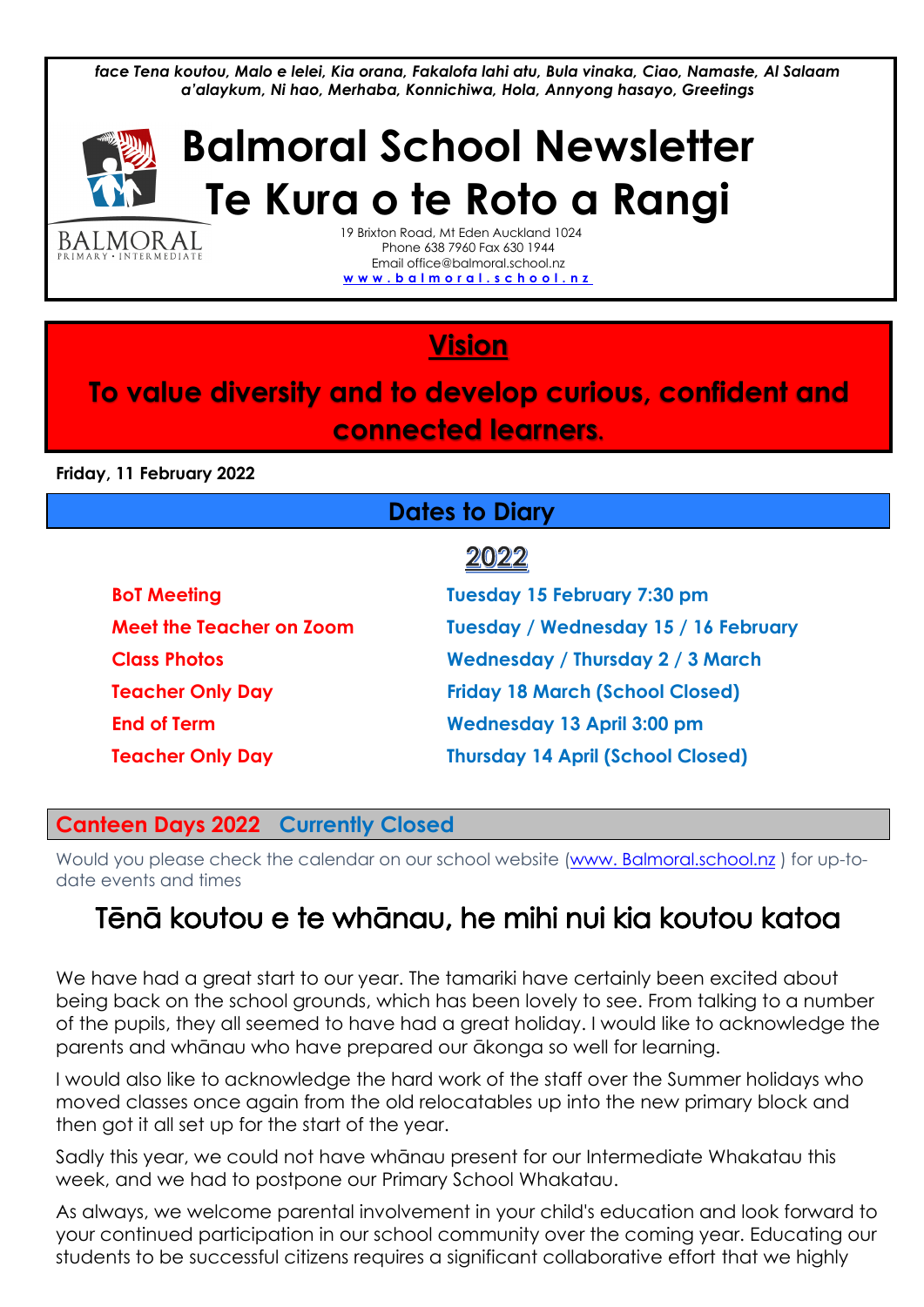value. With COVID interrupting many events, we all have to work doubly hard to develop and sustain these links.

We look forward to continuing to build on our community connection this year.

This year has again thrown a few curve balls our way in responding to the pandemic. Already we have had to adapt our gate openings to minimise the interaction/congregation of parents, staff and pupils. Thank you for your support in these short-notice changes.

We will also have to continue to be very agile in our programme delivery. We recognise that online learning is a poor substitute for 'kanohi ke te kanohi' (face to face) learning for most pupils. So while we intend to try and keep the school open, at times this year, we may need to deliver online learning.

**Nāku noa Malcolm Milner Principal (Te Tumuaki)**

#### **High Achievement**

Yesterday I was contacted by two parents whose children had been incredibly successful in the Year 13 scholarship exams and had attended Balmoral Primary and Intermediate. One student gained three scholarship subjects in 'The Arts' and the other young man six scholarships in 'The Sciences'.

Both families thanked our school for our role in their success. They both recognised the importance of a curriculum that values creativity and critical thinking as preparing these young people for their challenges at secondary school and being able 'to think'.

It is always lovely to hear such messages from our community about the achievement of past students. We wish these young men all the best as they start their tertiary education.

#### **Meet the Teacher Evening Wednesday and Thursday 15 / 16 February**

Next Tuesday and Wednesday, we will be holding our meet the teacher evening for whānau by Zoom. The following times will apply

| Tuesday 15 Feb | <b>Wednesday 16 Feb</b> |
|----------------|-------------------------|
| 4:30 Year 1    | 4:30 Year 2             |
| 5:00 Year 3-4  | 5:00 Year 5-6           |
| 5:30 Year 8    | 5:30 Year 7             |

The purpose of the evening is to acquaint yourself with your child's teacher and some of the learning the ākonga will engage in through 2022.

If you wish to talk about your child's learning specifically, you will need to make an alternative appointment to speak in-depth to your child's teacher. Unfortunately, you will not have the opportunity to do so at these Zooms.

You will receive a Zoom invitation to these meetings on Monday, 14 February.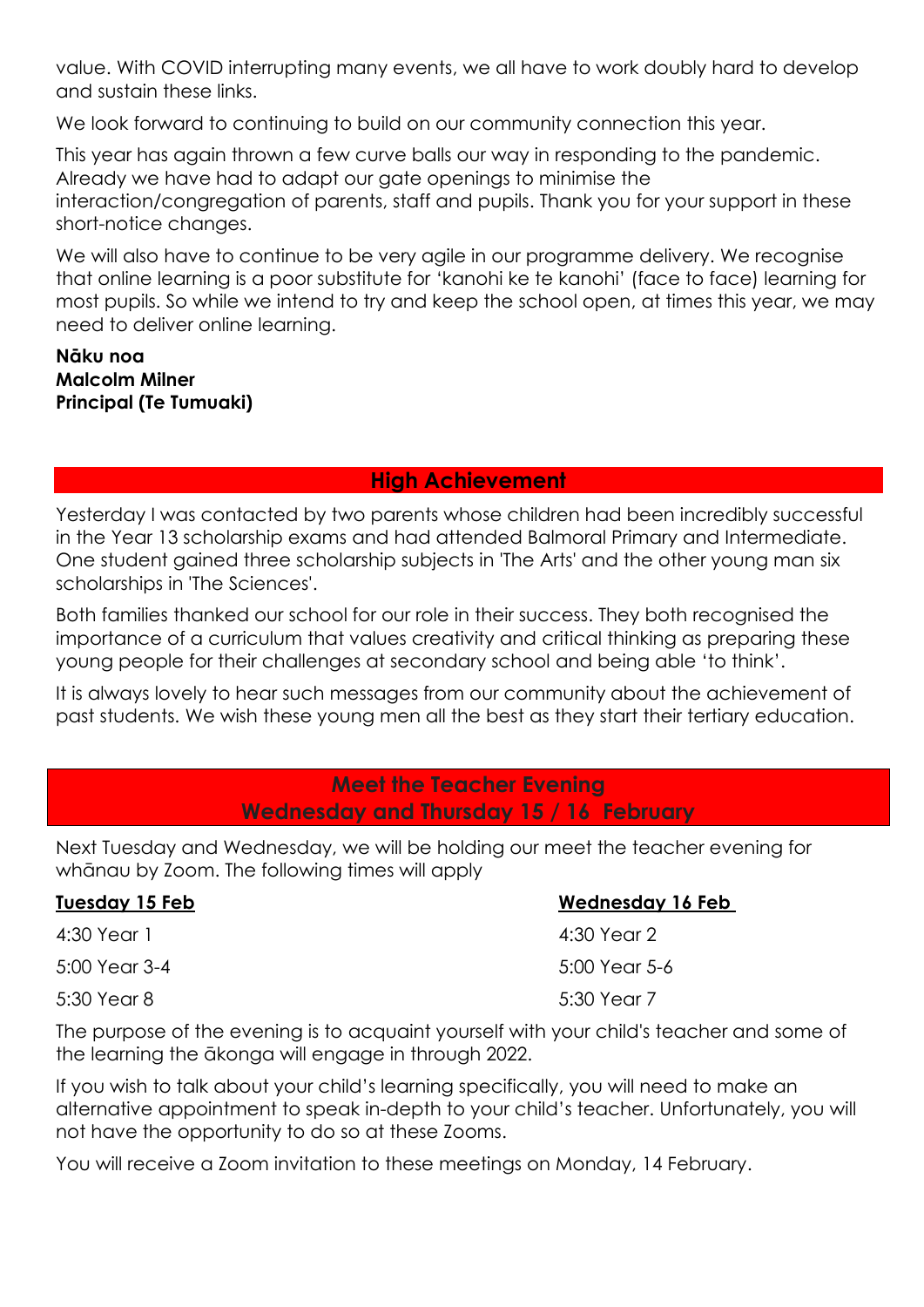#### **Primary School Blessing**

On Wednesday 2 February at 7 am, we held our dawn blessing for the Primary School. I would like to acknowledge whānau for their support of this blessing, especially Matua Hare Paniora. Sadly, we could not have our wider school community join us for such an auspicious occasion.



#### *Communication through Email*

Email has allowed us to communicate more efficiently and effectively within our Balmoral School community. Please ensure that your contact details are kept up to date with the school office.

To ensure all parties (staff, students, parents and the wider community) find that email continues to be effective, we have developed school guidelines around its use. Please find below the procedures that are relevant to parents. Thank you in advance for following these guidelines.

- Teachers will reply to an email within three working days (72 hours)
- During the day, they are expected to be working with children.
- Please do not expect an immediate response from them or email them in the afternoon about a change of plans after school.

#### **Email Etiquette**

- 1. Try to decide if you are sending this email for information giving or other reasons: organisation of events, meetings and information sharing are the best use of email as a form of communication.
- 2. Keep the email brief and include a clear subject line as a header so people can swiftly identify if it is relevant to them.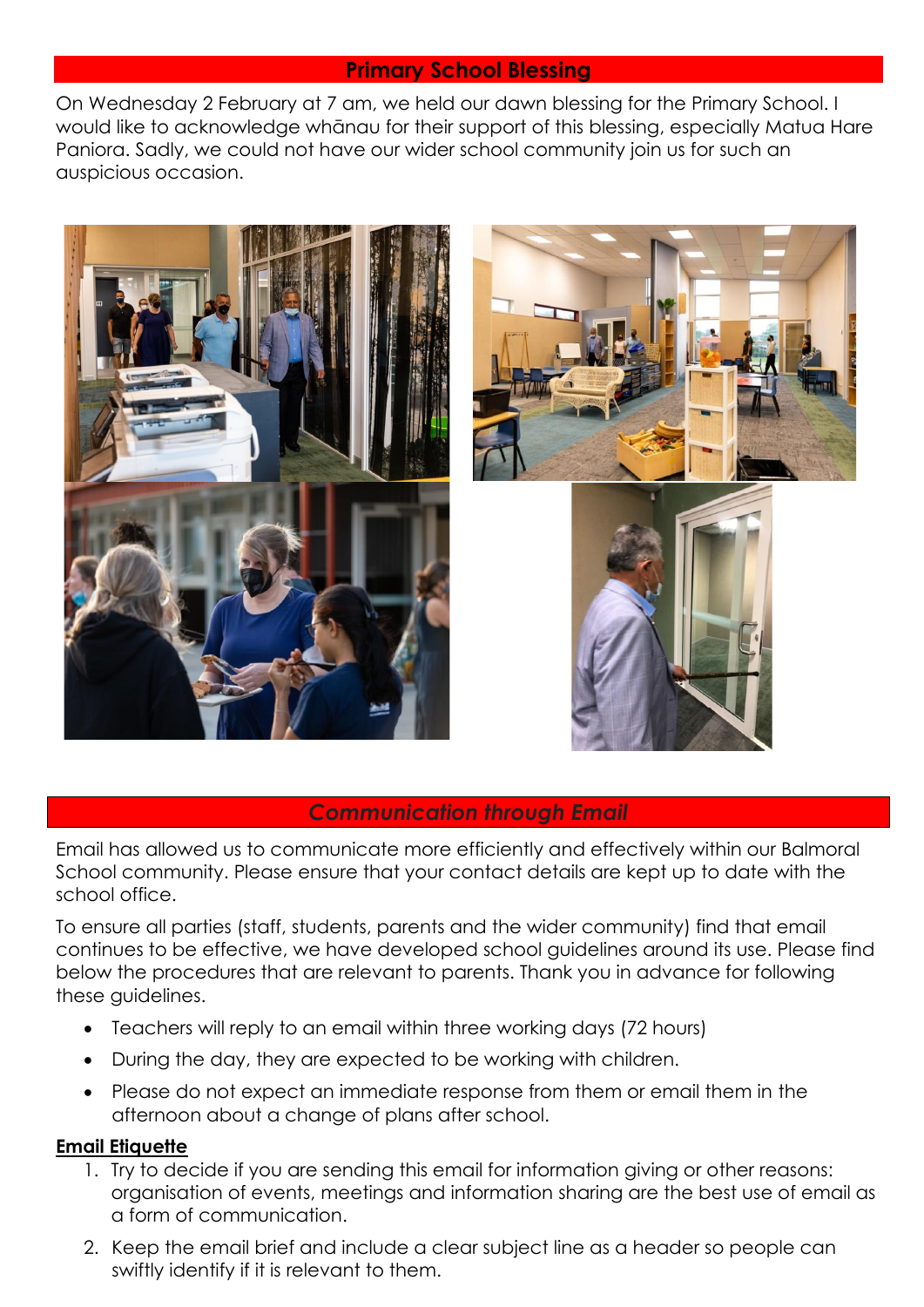- 3. Make sure that it is clear in your email what the purpose of the email is do you require specific action, or is the email for information only?
- 4. Do not use email for complaining or venting.
- 5. Do not use email as an excuse to avoid personal contact. A simple rule of thumb asks yourself if you would say what you have written to the person's face.

#### Parents to Staff email (Contact your child's teacher if you wish to talk about their learning)

1. If you have any concerns about your child, in the first instance, you need to contact your child's classroom teacher to make a time to meet to discuss. This appointment can be made via email. Please inform your child's teacher of your concerns before the meeting so they can prepare.

If your concerns can be addressed via a conversation on the phone, please inform your child's teacher, and this will be arranged.

#### **School Hours**

#### **Intermediate**

- Classes begin at **8.40 am:** children should be at school by **8:25 am**
	- o **Intermediate children are allowed into school grounds from 8.15 am**
		- o **The Intermediate Gates open at 8:15 am**

#### **Primary**

- Classes begin at **9 am**: children should be at school by **8:45 am**
	- o **Primary children are allowed into school grounds from 8.30 am**
	- o **The Primary Gates open at 8:30 am**

No children are allowed on our grounds before these times. Staff often have meetings before school or are setting up the rooms for the day. Therefore, they are not available to supervise children.

We request that parents recognise these parts of teacher's day as necessary preparation time.

#### **School finishes when the bell rings at 2:55 pm for the Intermediate and at staggered times for the Primary. All children are expected to have left the grounds by 3.10 pm.**

If you require your children to be looked after outside of these hours, we offer on-site and after school care through an independent contractor. You can contact Stephen and his team through [Balmoral@skids.co.nz](mailto:Balmoral@skids.co.nz) or on 021 975632.

#### **Term Dates 2022**

#### **Term One:**

Tuesday 8 February - Thursday 14 April

#### **Term Two:**

Monday 2 May - Friday 8 July

#### **Term Three:**

Monday 25 July - Friday 30 September

#### **Term Four:**

Monday 17 October - Tuesday 20 December

#### **2022 Public Holidays:**

| Waitangi Day:        | Monday 7 February |
|----------------------|-------------------|
| Good Friday:         | Friday 15 April   |
| <b>Easter Monday</b> | Monday 18 April   |
| Anzac Day            | Monday 25 April   |
| Queens Birthday      | Monday 6 June     |
| Matariki             | Friday 24 June    |
| Labour Day           | Monday 24 October |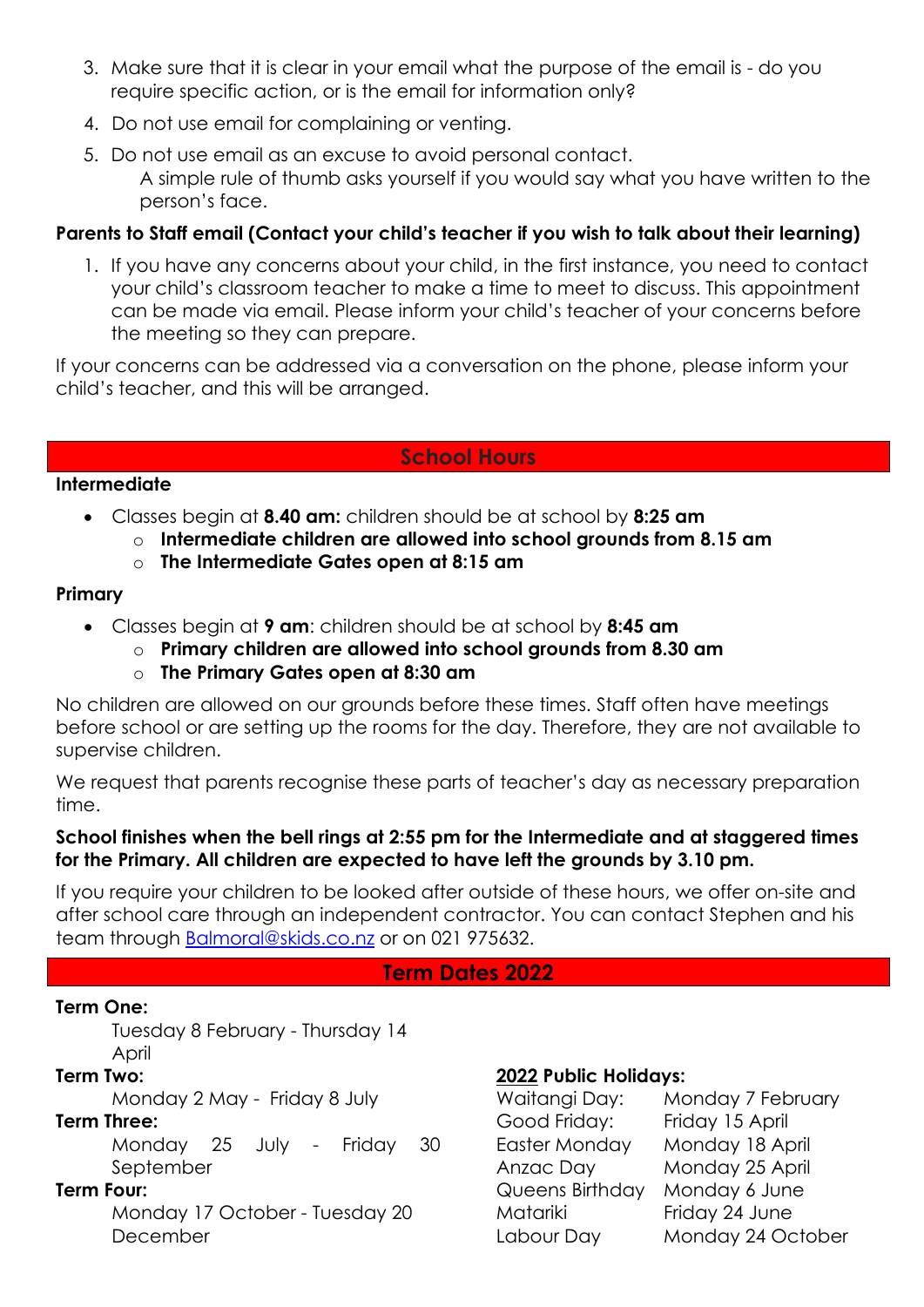#### **Teacher Only Days**

All New Zealand schools are required by regulation to be open a specific number of days each year. Sometimes we close the school for pupils and add an extra day somewhere else in the school year to meet the regulated requirement of days open for instruction.

This year we have four Teacher Only Days where our school will be closed.

| <b>Friday 18 March</b>   | <u>I.O.D</u>                             |
|--------------------------|------------------------------------------|
| <b>School Closed</b>     |                                          |
| <b>Thursday 14 April</b> | LO.D                                     |
|                          | <b>School Closed</b> (Attached to School |
| Holidays)                |                                          |
| Friday 3 June            | <u>T.O.D</u>                             |
|                          | <b>School Closed</b> (Attached to Queens |
| Birthday)                |                                          |

#### **Staff Update**

I would like to welcome Megan Beattie, a new teacher in our Primary School. Megan previously taught at Epson Normal, in the UK and at a primary school in Wellington. I am sure Megan will enjoy being part of our school's community.

The school said goodbye to Pauline Morgan during the school holidays. Pauline was a key member of our Learning Support Team. We will miss her cheerful, happy manner in our classrooms.

#### **School Counsellor**

The Board have decided to employ a School Counsellor again in 2022 to support our tamariki.

Supreet is a Registered Clinical Arts Therapist and Alcohol and Drug Practitioner based in Auckland. She works with adults and adolescents in the mental health, addictions, forensic and trauma sectors.

Supreet will be at school from Thursday 24 February. Staff, parents and children can make referrals using the online referral form. A link will be sent out later.

As this is a limited resource, cases allocated will be based on need as decided by the school process.

#### **Sun Hats**

Thanks to those parents who have sent their children to school with a school sun hat. Sun hats are compulsory at Balmoral School. Any child who does not have a hat is required to sit in the shade during morning tea and lunch.

Hats can be purchased from the school office for \$18.50

#### **Free On-Line Parenting Programmes**

#### The **Free online parenting programme**

#### **Triple P Online, Teen Triple P Online, and Fear- Less Triple P Online**

The **Triple P Online, Teen Triple P Online, and Fear- Less Triple P Online** are now available FREE online to all parents and caregivers in Auckland.

#### **Wellbeing Support**

Support your child's emotional wellbeing and help reduce stress for the whole whänau. The Triple P – Positive Parenting Program® has helped thousands of Aotearoa families be happier, cope better with stress, and enjoy family life more.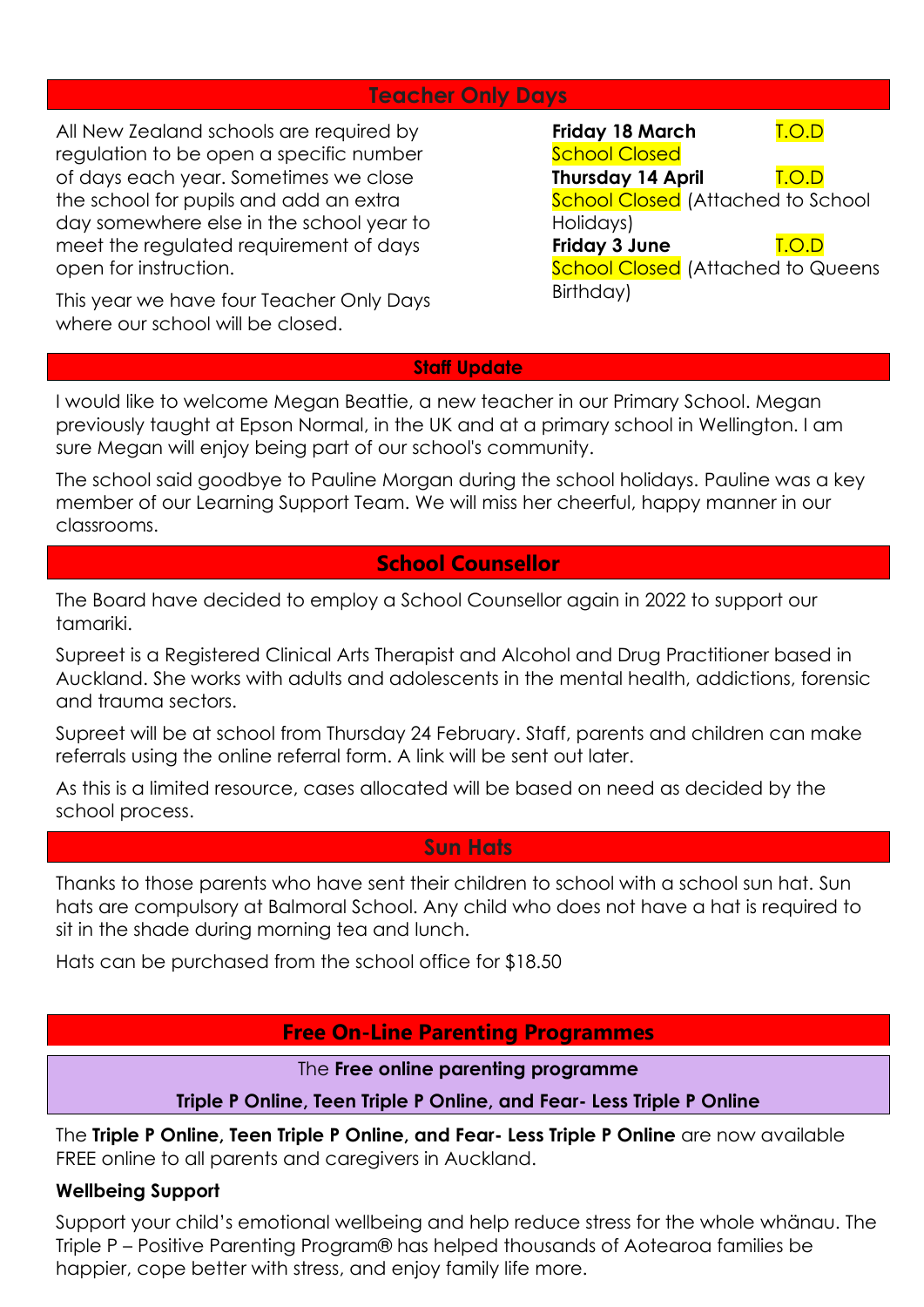Choose the FREE online course that's right for you to help with child or teen anxiety, general parenting issues, and supporting your child's development. An entire range of tips and tools is available to all parents and caregivers in our region. Find out more at [https://triplep.online/nzmoh.](https://triplep.online/nzmoh)

Free access to Triple P Online, Teen Triple P Online, and Fear-Less Triple P Online has been funded by the New Zealand Ministry of Health, with support from Whāraurau.

#### **Attentive Parenting Programme**

**The RTLB Cluster 7 is pleased to offer the Incredible Years - Attentive Parenting Programme (online via Zoom).** The Attentive Parenting® program is a **7-week** group-based" "universal parenting programme. This is one of the Incredible Years Parenting Programmes focusing on foundational parent skills.

It is suitable for ALL parents of children 4-8 years to promote their children's emotional regulation, social competence, problem-solving, and school readiness. **The Ministry of Education funds the course at no cost to parents.**

#### **The course will be held on Wednesday during the day by Zoom**

Our start date is below, and our times will be set shortly. It is a daytime course

Dates: 23 February - 13 April

Course materials will be posted to you once your registration is confirmed.

Course numbers are limited to 14.

Please contact Grace [Graceh@rtlb7.school.nz](mailto:Graceh@rtlb7.school.nz) or Julia [Julial@rtlb7.school.nz](mailto:Julial@rtlb7.school.nz) to register your interest by 14 February. Please include your phone number and the age of your child/children.

#### **Building Progress**

This is the fourth year of our major school rebuild.



We are very close to completing this very complex rebuild of our school. We are very appreciative and lucky to now have state of the art classrooms and eventually more comprehensive school facilities and grounds that will support children and their learning.

Over the summer break, the builders completed a substantial amount of work. Our Primary Block is complete, and students are occupying the Hubs. Southbase is currently back onsite fixing a number of defects. It will be great to have this all signed off as soon as possible.

The school is currently funding the re-establishment of the school grounds and planting. Jeff and his team have been working hard on the Junior School playground, sandpit and mud kitchen over the summer. They have also been planting in the middle school netball courts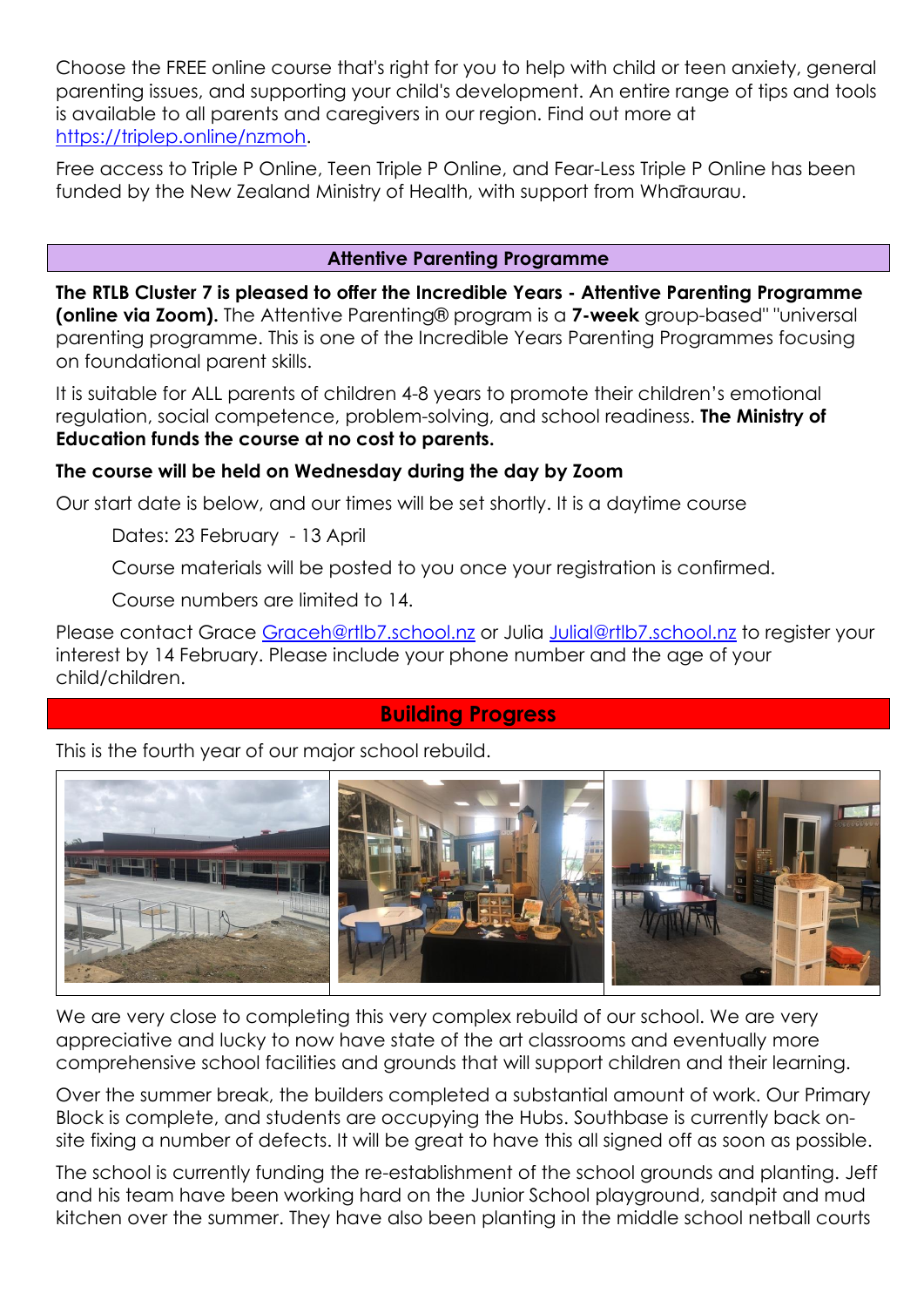and rebuilding a historic stone wall, built during the Great Depression, damaged during construction.

All the temporary classrooms have been removed from the school fields. Southbase has to complete remediation of the school fields. Once this has been achieved the Board have instructed NZ Turf institute to upgrade the eastern half of the school field. This will include ensuring a level playing field and laying field drains to ensure greater use of the fields. The western field will be completed later in the year.

There has been a delay in completing the pool. However, we have received a sensible solution to water egress in the pool shed from the project team, and the builders have finally been issued with an instruction to complete the work. We are now waiting for them to give us a timeframe for completion.

We expect the waterproof sunshades for the two amphitheatres (outdoor teaching spaces) to be installed over the next two weeks. We are waiting for the installers to identify an appropriate date to complete this.

#### *Further photos of our build can be found on the Balmoral Primary and Intermediate Facebook Page.*

#### **Keeping Children Safe On-Line**



Over the last few years, more learning has been happening online. Young people are also spending greater amounts of time on digital devices. This increased time can also expose them to a greater amount of risk online

Our school's network provider N4Ln provides a free protection service for our families.

Switch on [Safety filter](https://switchonsafety.co.nz/) helps keep ākonga safe when learning from home. It is a free filter that blocks the worst of the web so that children don't have to deal with scam websites, malicious software and inappropriate content. Download at Switch on Safety.

### **COVID Update**



There are many things that schools and Kura can do to reduce further the risk and impact of a COVID-19 case in their environments.

As the cheese model below explains, our school has adopted layers of preventative measures to protect staff and students.

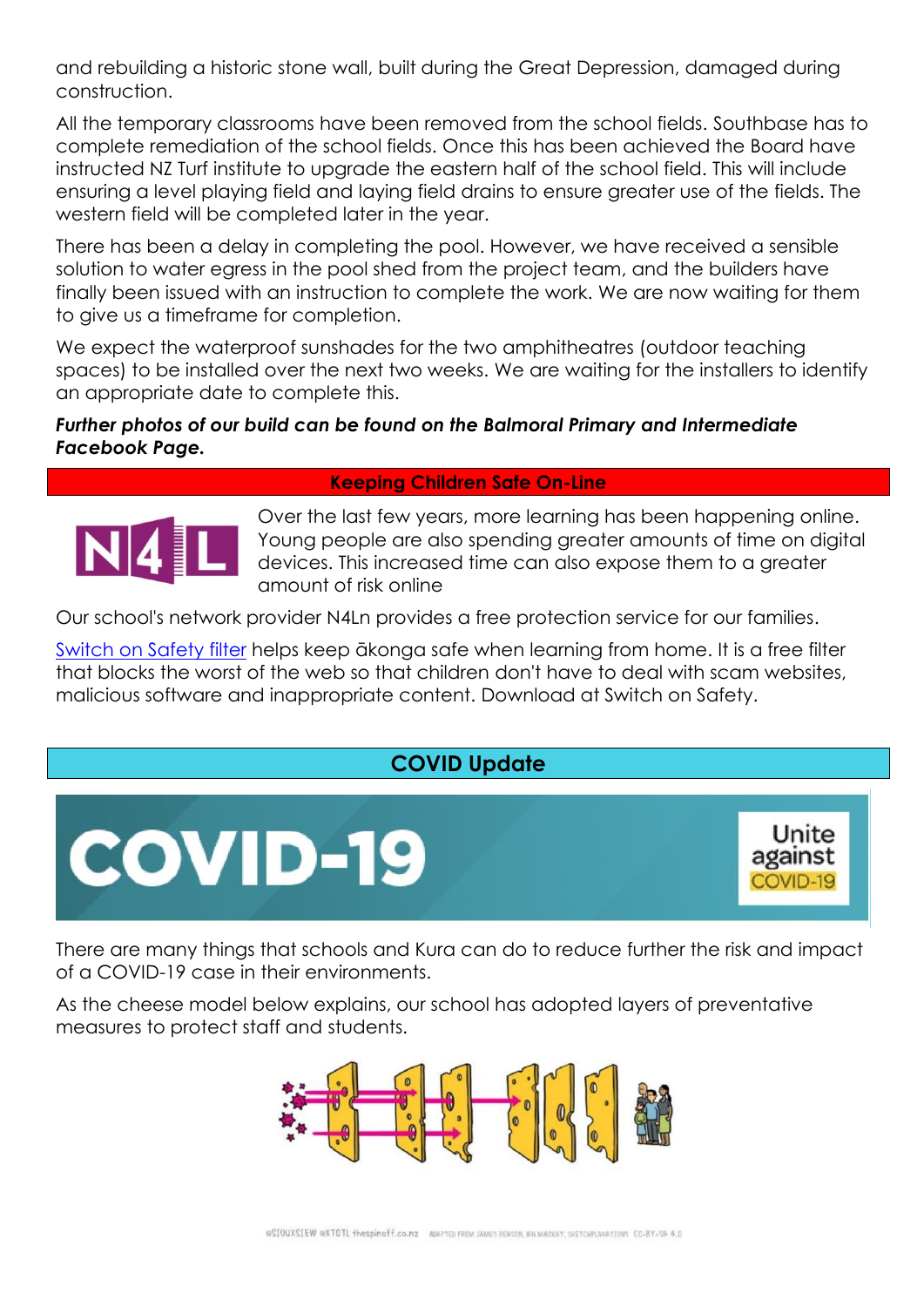The more layers of protection in place (e.g., good hygiene practices, handwashing, ventilation, cleaning and disinfecting high touch areas regularly etc.), the harder it is for the virus to get through.

To help reduce the risk of spreading COVID-19, we will be following these guidelines at school

- Keep occupied spaces well ventilated
- Create a culture where face-covering wearing is normalised for years 0 and above
- Maintain physical distancing as much as possible
- Encourage good hygiene practices
	- o Hand hygiene
	- o Cough and sneeze etiquette
- Maintain appropriate cleaning regimes, including cleaning and disinfecting high touch surfaces, as well as regular cleaning
- Ensure children/tamariki, students or staff members with COVID-19 symptoms get a COVID-19 test and remain at home until a negative result is received and they are symptom-free for 24 hours
- Reduce mixing as much as possible of the children/tamariki, and staff

#### **Notifying School of Sickness**

Please let the office know before 9:00 am if your child is going to be late or away from school due to sickness or travel: email [absences@balmoral.school.nz,](mailto:absences@balmoral.school.nz) website <http://www.balmoral.school.nz/absence/> or phone 09 6387960.

All un-notified absences result in a text message to query the student's whereabouts. Caregivers can reply to these texts, but it reduces unnecessary work if the office doesn't have to send them in the first place.

Unexplained absences automatically change to' 'truant' mark with the Ministry, so you must let the office know as early as possible if your child is going to be late or absent – the office can then put the correct code on the electronic roll.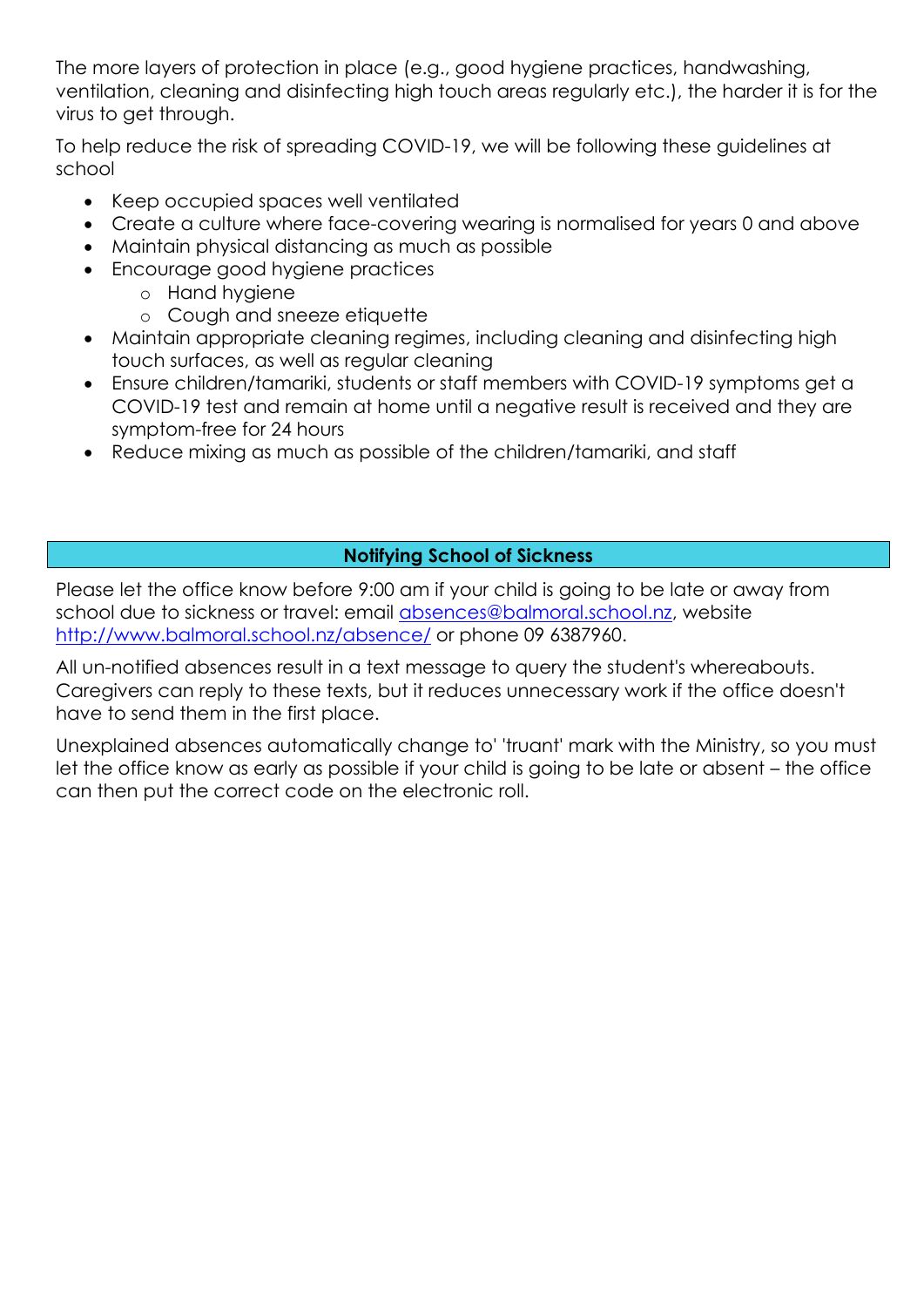#### **Sickness and Absenteeism**

Anyone who is unwell with COVID-like symptoms should not be at school. Students who arrive at school with one or more of these symptoms (see below) will be sent home.

COVID-19 symptoms can include one or more of the following:



If pupils receive a negative test, they should not return to school until symptom-free for at least 24 hours.

#### **HOW TO ACCESS VACCINATION IN THE COMMUNITY**

Immunisation against COVID-19 for 5 to 11-year-old children adds another layer of protection for them and their community alongside wearing masks, vaccination of older siblings and adults, ventilation, distancing, hand washing, and staying home and getting tested unwell.

In December last year, MedSafe approved the Pfizer vaccine for children aged 5-11 years, and the tamariki vaccination programme was launched on 17 January, 2022. This update is to provide schools with some more specific information about the tamariki vaccination rollout in Auckland and how your students and school community can access information and vaccination.

Children can be immunised against COVID-19 at similar locations to those used in the vaccination rollout so far, with many sites accepting walk-ins (no booking needed):

- $\bullet$  GPs
- - Pharmacies
- - Pop-up events in the community
- - Community Vaccination Centres

There is lots of capacity across the system and no vaccine supply shortage. Check out

[https://immunisation.northernregion.health.nz/getting-vaccinated/where-to-get](https://immunisation.northernregion.health.nz/getting-vaccinated/where-to-get-vaccinated/)[vaccinated/](https://immunisation.northernregion.health.nz/getting-vaccinated/where-to-get-vaccinated/) for your closest walk or drive-in vaccination centre. This website also includes details of which sites have low-sensory or accessible settings for those tamariki who may need it. You can also check if your local GP or pharmacy takes bookings or walk-ins.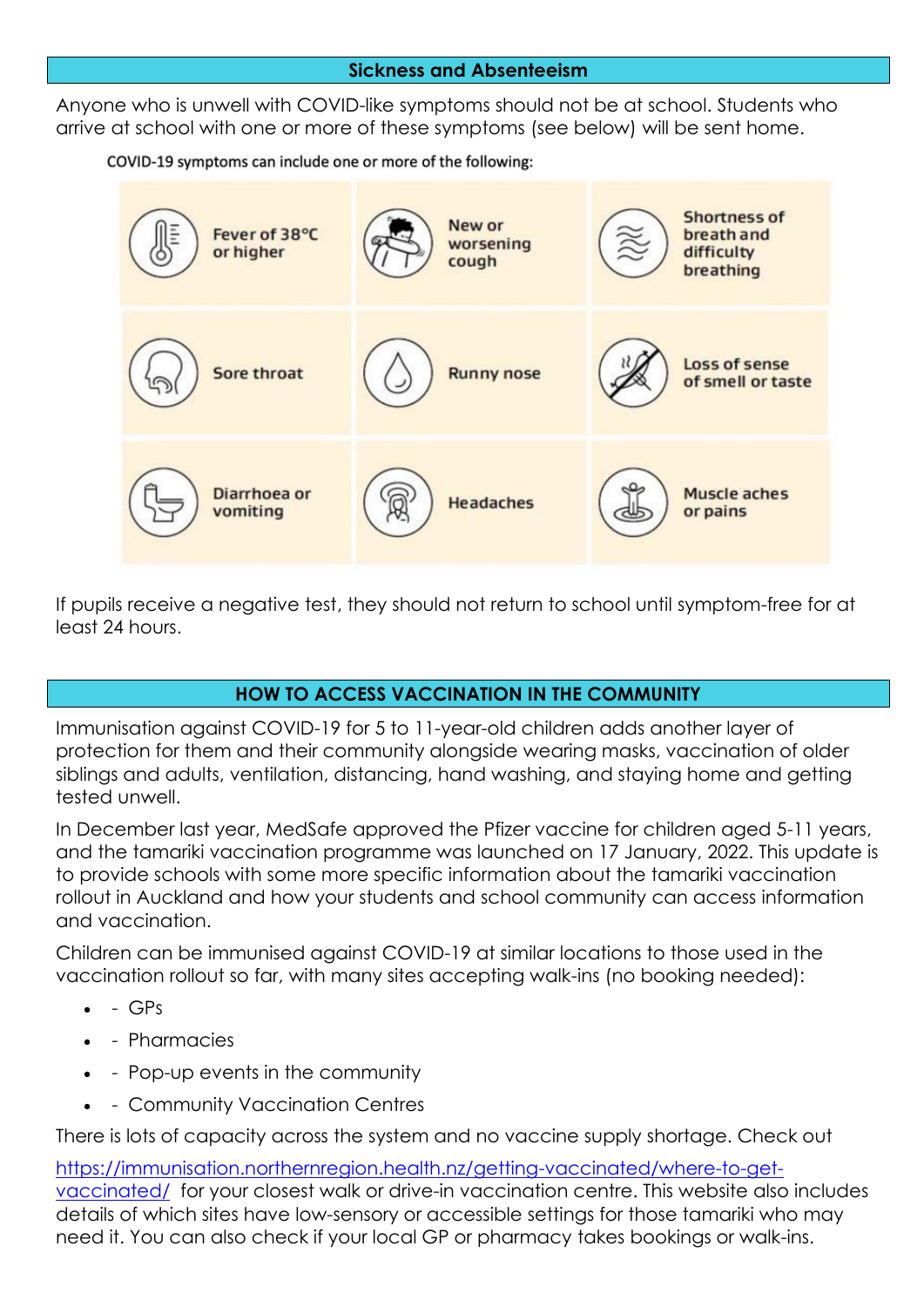### **Community News Hub**